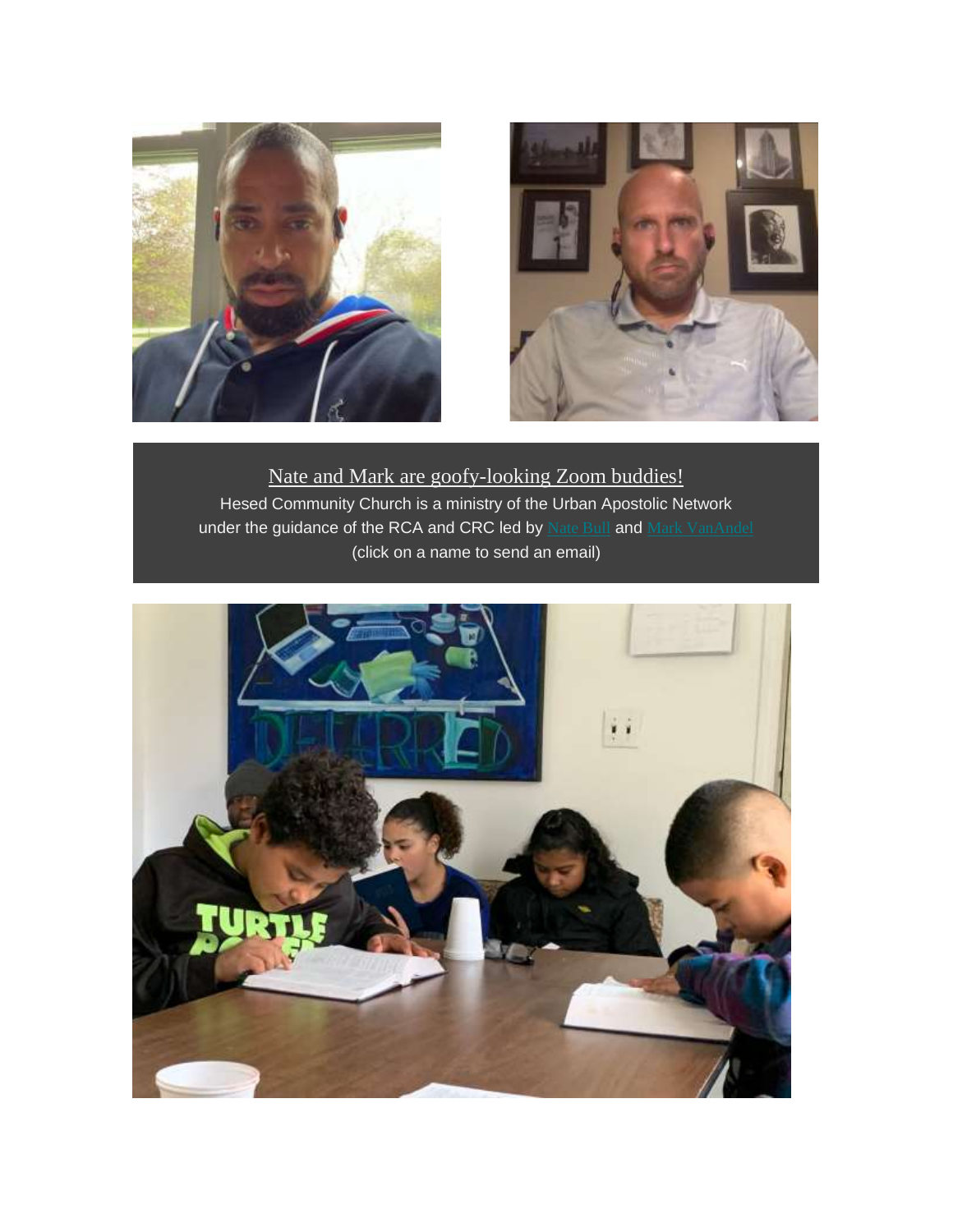Education looks vastly different this fall, and we at Hesed Church are attempting to respond to the requests of parents in Brightmoor to supplement the online or homeschooling options that are available for their children. We're collaborating with a group of parents, grandparents, churches and educators in the community to begin to provide safe study space, a library, and some teaching in art, music, science and more. We are honored to support this assetbased community effort to love our children in a time when they could be discouraged and fearful.

If you have a desire to support this effort through volunteering with your time and talent or contributing supplies or materials, please [email](mailto:hesedcc@gmail.com?subject=Hesed%20Brightmoor%20Educational%20efforts) Mark.

**Click Here to Support Hesed Church [Financially](https://hesedcc.us8.list-manage.com/track/click?u=ca932515f9d8d4d68f74a8bf5&id=9ef560d0bf&e=cf140aa850)**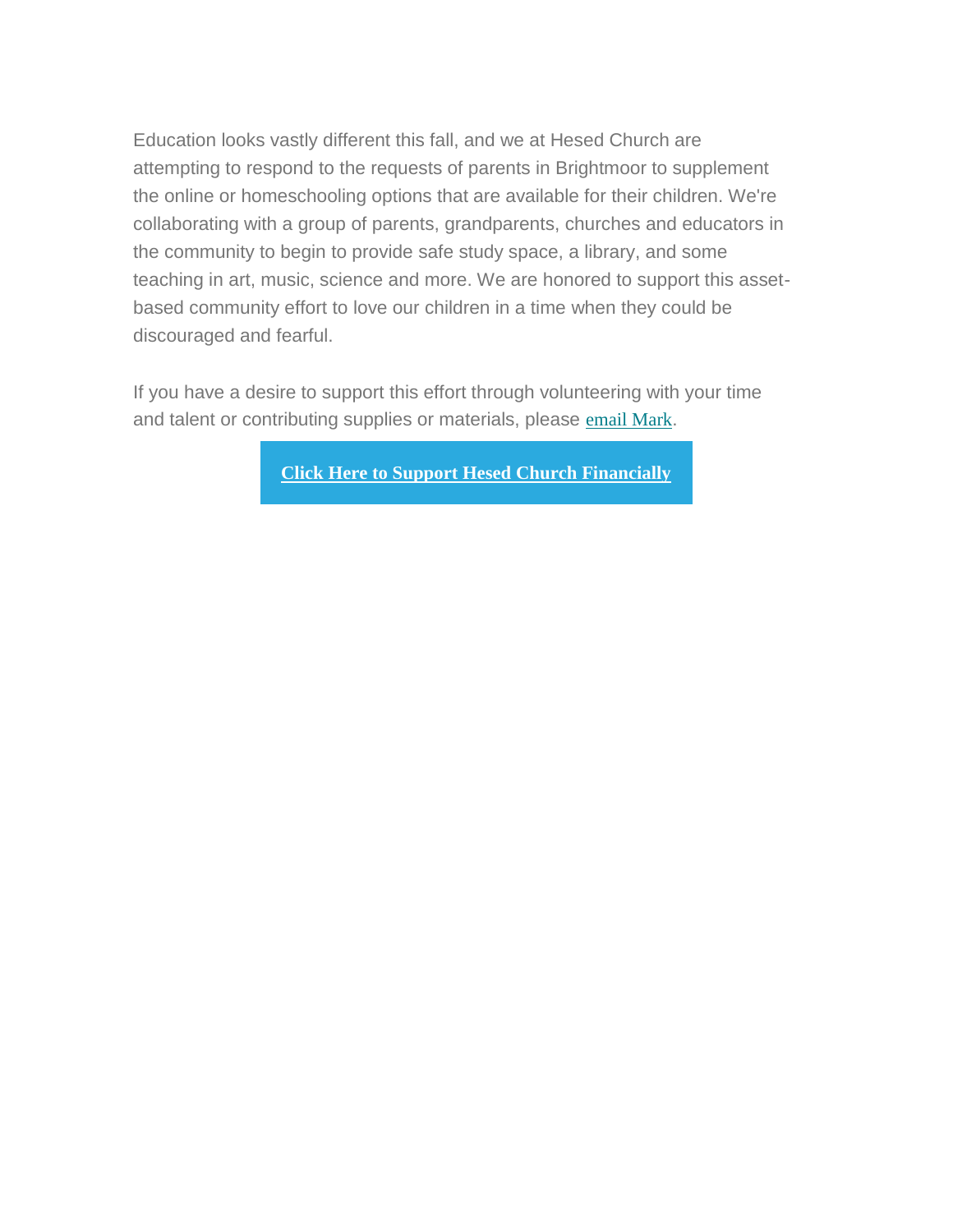

What a unique summer of ministry! As we settle into new habits of physical distance and virus prevention, we're striving to maintain the heart of our ministry which is authentic relationships with friends in the neighborhood. So we managed to still honor Fathers' Day in June with takeout boxes of food and outdoor conversations thanks to Grace [Canton](https://hesedcc.us8.list-manage.com/track/click?u=ca932515f9d8d4d68f74a8bf5&id=744f650882&e=cf140aa850). We also supported a 4th of July neighborhood party and hosted a Labor Day barbecue provided by Cohort [Detroit](https://hesedcc.us8.list-manage.com/track/click?u=ca932515f9d8d4d68f74a8bf5&id=6e5bbe75bf&e=cf140aa850). As you can tell, we like to participate in a good party ([Luke](https://hesedcc.us8.list-manage.com/track/click?u=ca932515f9d8d4d68f74a8bf5&id=14bdc4a61d&e=cf140aa850) 7:34). We've managed to keep our weekly Bible Study and Discipleship Classes going as we've studied the book of Daniel.

We observed one underlying theme of the initial chapters of the book is the young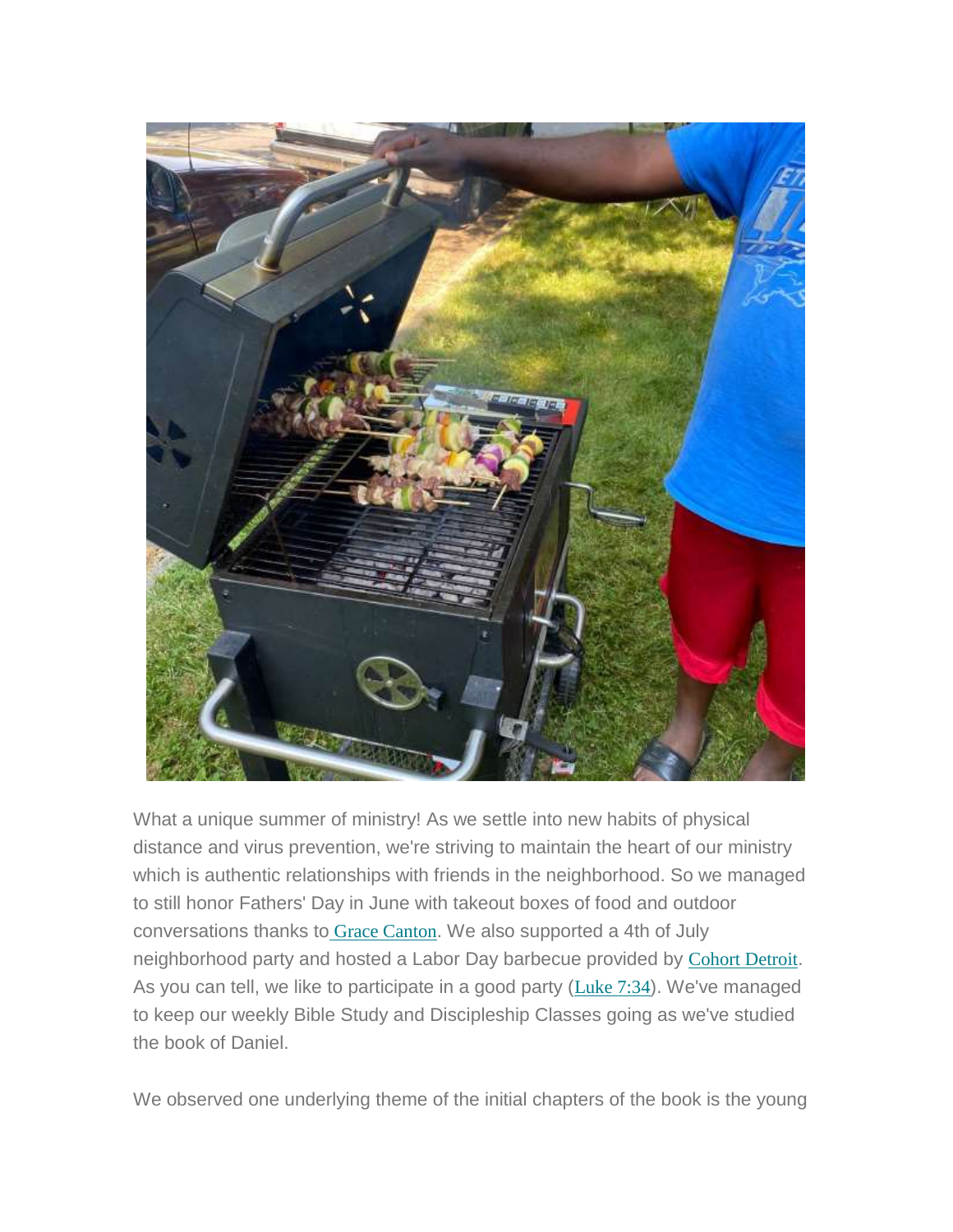Hebrew men living faithfully and obediently to the LORD in spite of their status as captives experiencing forced assimilation in a nation that was not their home. Daniel, Hananiah, Mishael and Azariah all chose to serve God and face possible death by Babylonian execution rather than compromise their faith. We remain inspired by their witness of faith in the LORD while living in the midst of a pagan empire.





Through the past years of serving in disinvested urban neighborhoods, we have encountered much trauma and grief. Death, hopelessness, systemic failures, and broken relationships accumulate to bring heaviness and can be discouraging both in ourselves and in our friends in the neighborhood. As we have reflected upon the challenges of this work, we have affirmed the need for good Christian therapy/counseling and for opportunities for retreat and refreshment.

Both Mark and Nate have taken time off this year to attend to our own emotional and spiritual health. We've also supported some of our community as they have received professional counseling services. We pray that we may continue to establish healthy patterns of ministry for all who are serving within Hesed Church. We are grateful for supporters and leadership who affirm this value of emotional health.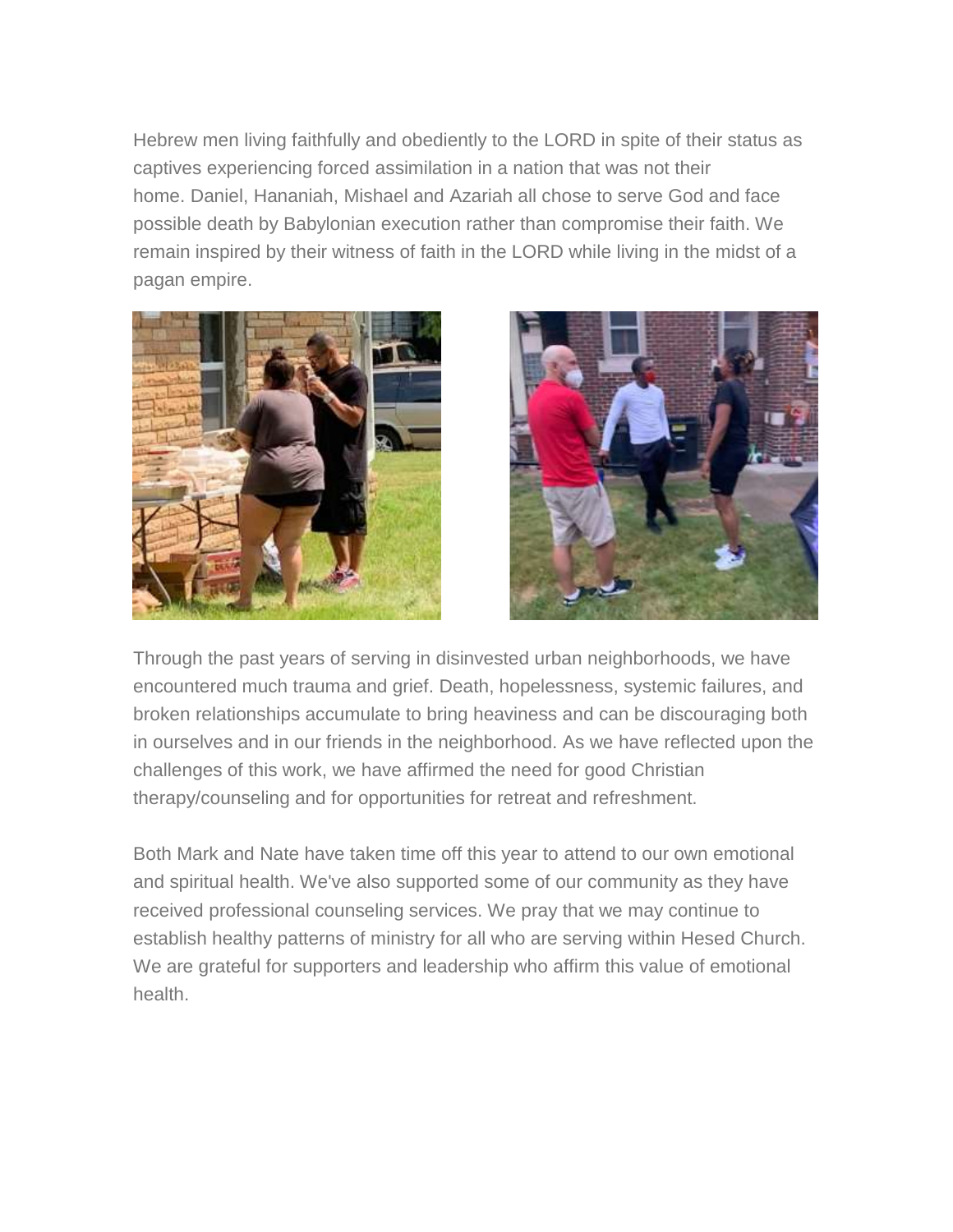

With this year's renewed awareness of the inequalities of our society based on the color of our skin, we have been striving to connect with other Christians who are working towards education and substantive policy change that will produce a more just society. In June, we participated in a faith-based march to bring attention to some of the disparities that we see and experience. We're also supportive of Black [Leaders](https://hesedcc.us8.list-manage.com/track/click?u=ca932515f9d8d4d68f74a8bf5&id=dacc7b7ff2&e=cf140aa850) Detroit, an initiative to resource black-led organizations and businesses in Detroit.

We know that the issue of racism is complex and sensitive. If you are desiring to learn and grow in your understanding, we would invite you to [reach](mailto:hesedcc@gmail.com?subject=Hesed%20Racism%20Conversation) out to [us](mailto:hesedcc@gmail.com?subject=Hesed%20Racism%20Conversation) so we can dialogue with you more and possibly share our perspective with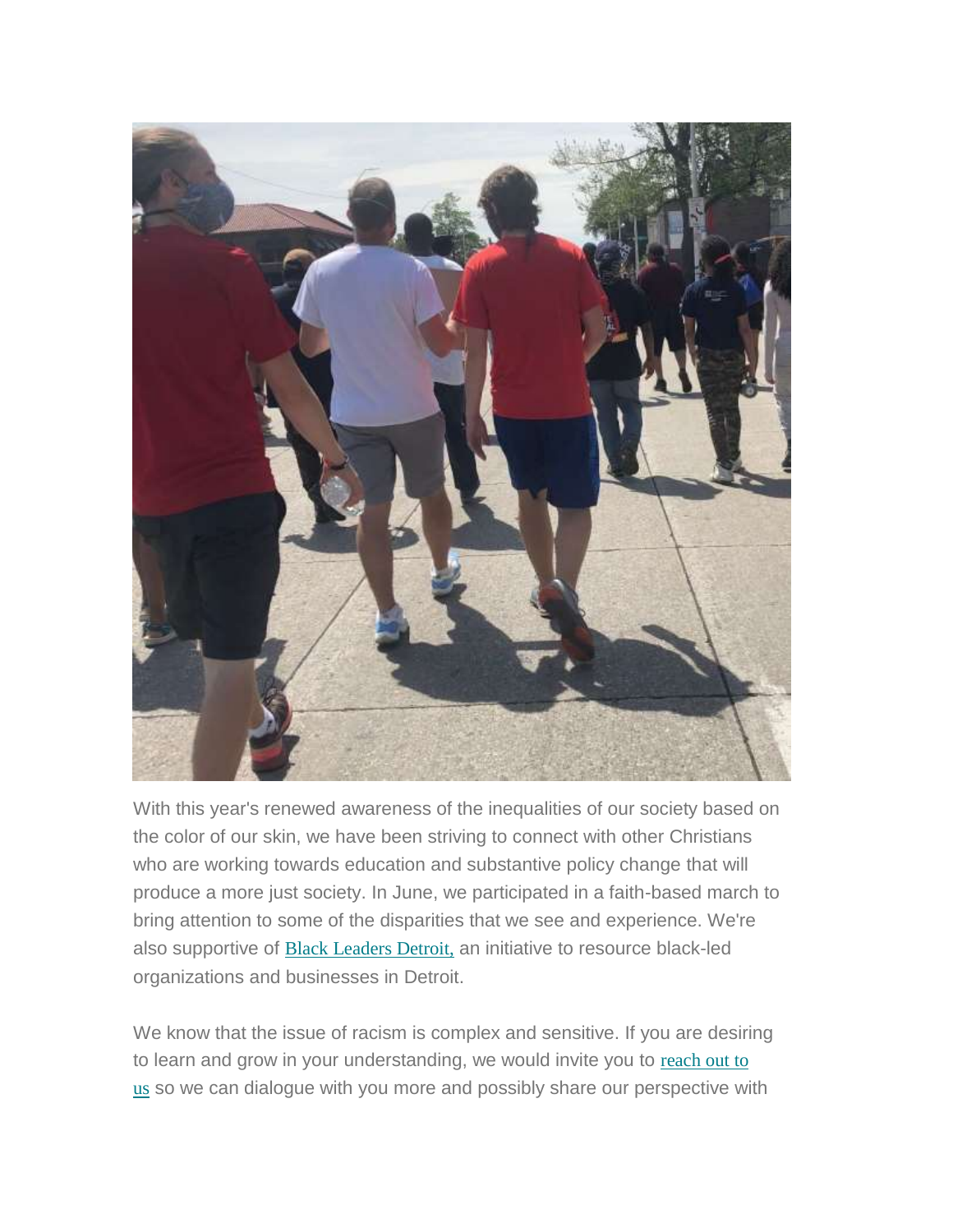you. Also, Mark highly recommends the book, *[Where](https://hesedcc.us8.list-manage.com/track/click?u=ca932515f9d8d4d68f74a8bf5&id=41985f543a&e=cf140aa850) do we go from Here: Chaos or [Community](https://hesedcc.us8.list-manage.com/track/click?u=ca932515f9d8d4d68f74a8bf5&id=41985f543a&e=cf140aa850)* by Dr. Martin Luther King Jr. as a primer for understanding the underlying issues of racism and imagining a preferred future.

But let justice roll on like a river,

righteousness like a never-failing stream! Amos 5:24.

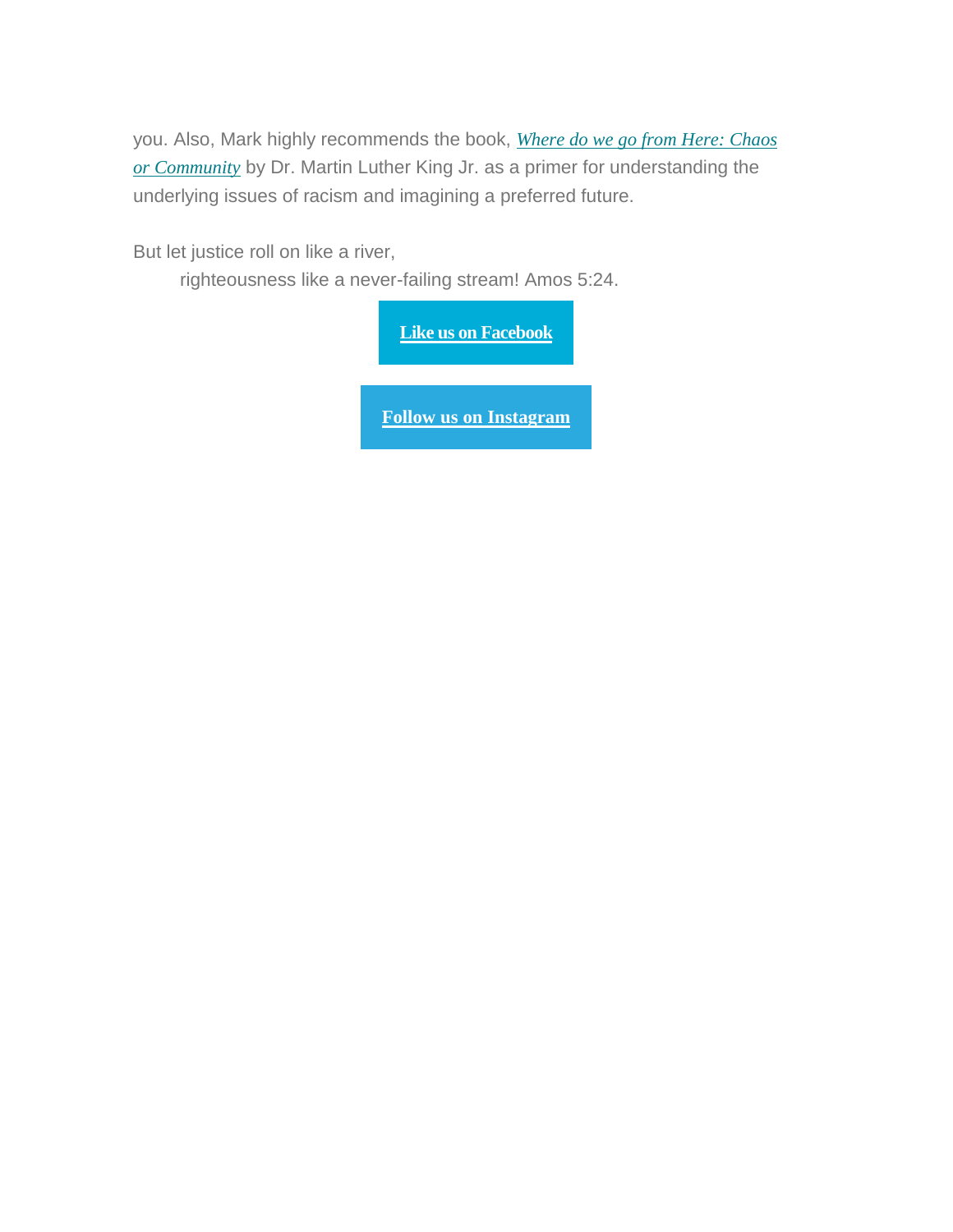

**NEEDS:**

**Meals for hot meals that we serve on Thursdays and**